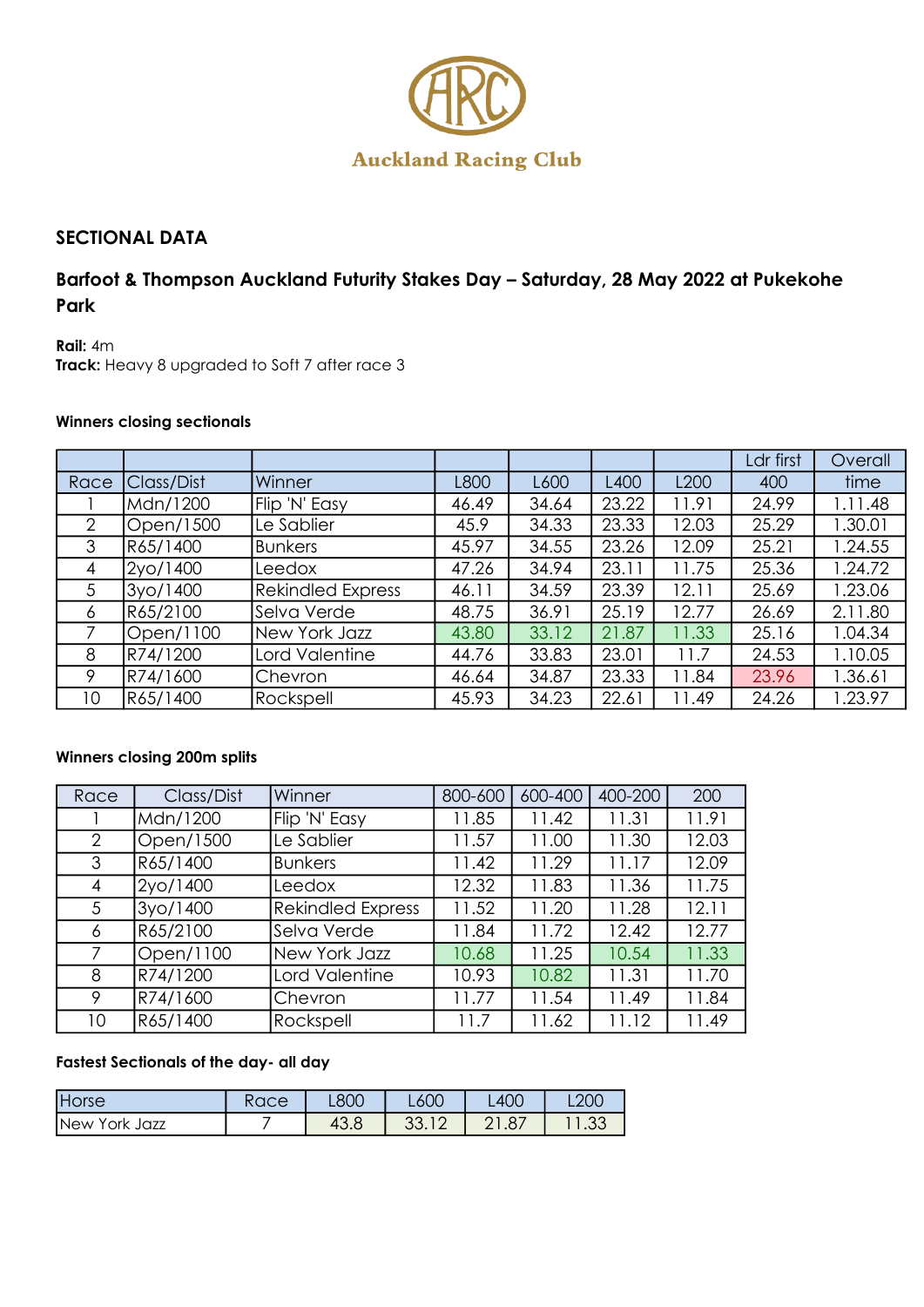#### **Standard Times**

The purpose of the Benchmark Standard Time (BST) is to compare performances across the day and at different tracks. The BST considers the actual race time and sectionals run, then makes allowances for the class of the race and the track conditions.

It is expressed as being faster or slower than the average BST for that class and distance with a ' + ' figure for faster and slower with a ' - 'figure. The number beside those figures indicate the lengths slower or faster than the average BST. The average BST is arrived at after considering many races over that distance in that class, on that course.

|      |            |                          | Overall | <b>Standard Race</b>   |
|------|------------|--------------------------|---------|------------------------|
| Race | Class/Dist | Winner                   | time    | <b>Time Comparison</b> |
|      | Mdn/1200   | Flip 'N' Easy            | 1.11.48 | $+4$                   |
| 2    | Open/1500  | Le Sablier               | 1.30.01 | $+2$                   |
| 3    | R65/1400   | <b>Bunkers</b>           | 1.24.55 | $-2$                   |
| 4    | 2yo/1400   | Leedox                   | 1.24.72 |                        |
| 5    | 3yo/1400   | <b>Rekindled Express</b> | 1.23.06 | $+7$                   |
| 6    | R65/2100   | Selva Verde              | 2.11.80 | $+2$                   |
| 7    | Open/1100  | New York Jazz            | 1.04.34 | $\blacksquare$         |
| 8    | R74/1200   | Lord Valentine           | 1.10.05 | $+6$                   |
| 9    | R74/1600   | Chevron                  | 1.36.61 | $+2$                   |
| 10   | R65/1400   | Rockspell                | 1.23.97 | $+2$                   |

### **(NB Table below based on a Soft 5 track not the official Soft 7)**

#### **Race 1 – HR Fiskens & Sons Ltd 1200 (Maiden 1200) - 01:11.48**

| Race leader field sectionals - First 400m 24.99 |
|-------------------------------------------------|
|                                                 |

L800- 46.49, L600- 34.64, L400- 23.22, L200-11.91

|                |                        | First | Last  | Last  | Last  | Last  |
|----------------|------------------------|-------|-------|-------|-------|-------|
| Fin            | <b>Horse</b>           | 400m  | 800m  | 600m  | 400m  | 200m  |
| 1              | Flip 'N' Easy          | 24.99 | 46.49 | 34.64 | 23.22 | 11.91 |
| $\overline{2}$ | Modernise              | 25.79 | 45.85 | 34.30 | 22.89 | 11.47 |
| 3              | Gimmeallyourlovin'     | 25.55 | 46.20 | 34.51 | 23.13 | 11.76 |
| 4              | Serena's Spirit        | 25.03 | 46.83 | 35.00 | 23.60 | 12.09 |
| 5              | Madiran                | 25.27 | 46.71 | 34.95 | 23.56 | 11.93 |
| 6              | <b>Elusive Fighter</b> | 25.60 | 46.46 | 34.98 | 23.60 | 12.01 |
| $\overline{7}$ | Destinys Delight       | 26.07 | 46.00 | 34.44 | 23.10 | 11.66 |
| 8              | <b>Roland Garros</b>   | 25.47 | 46.85 | 35.16 | 23.66 | 12.19 |
| 9              | Santenay               | 25.75 | 46.71 | 35.12 | 23.66 | 12.05 |
| 10             | The Letter             | 25.99 | 46.48 | 34.83 | 23.39 | 11.70 |
| 11             | Who's Sam              | 25.91 | 46.56 | 34.93 | 23.41 | 12.05 |
| 12             | Miss Sazerac           | 25.83 | 46.89 | 35.16 | 23.51 | 12.16 |
| 13             | Go Lucinda             | 26.35 | 46.56 | 35.10 | 23.35 | 12.04 |
| 14             | Our Big Boy            | 26.19 | 47.33 | 35.86 | 24.06 | 12.85 |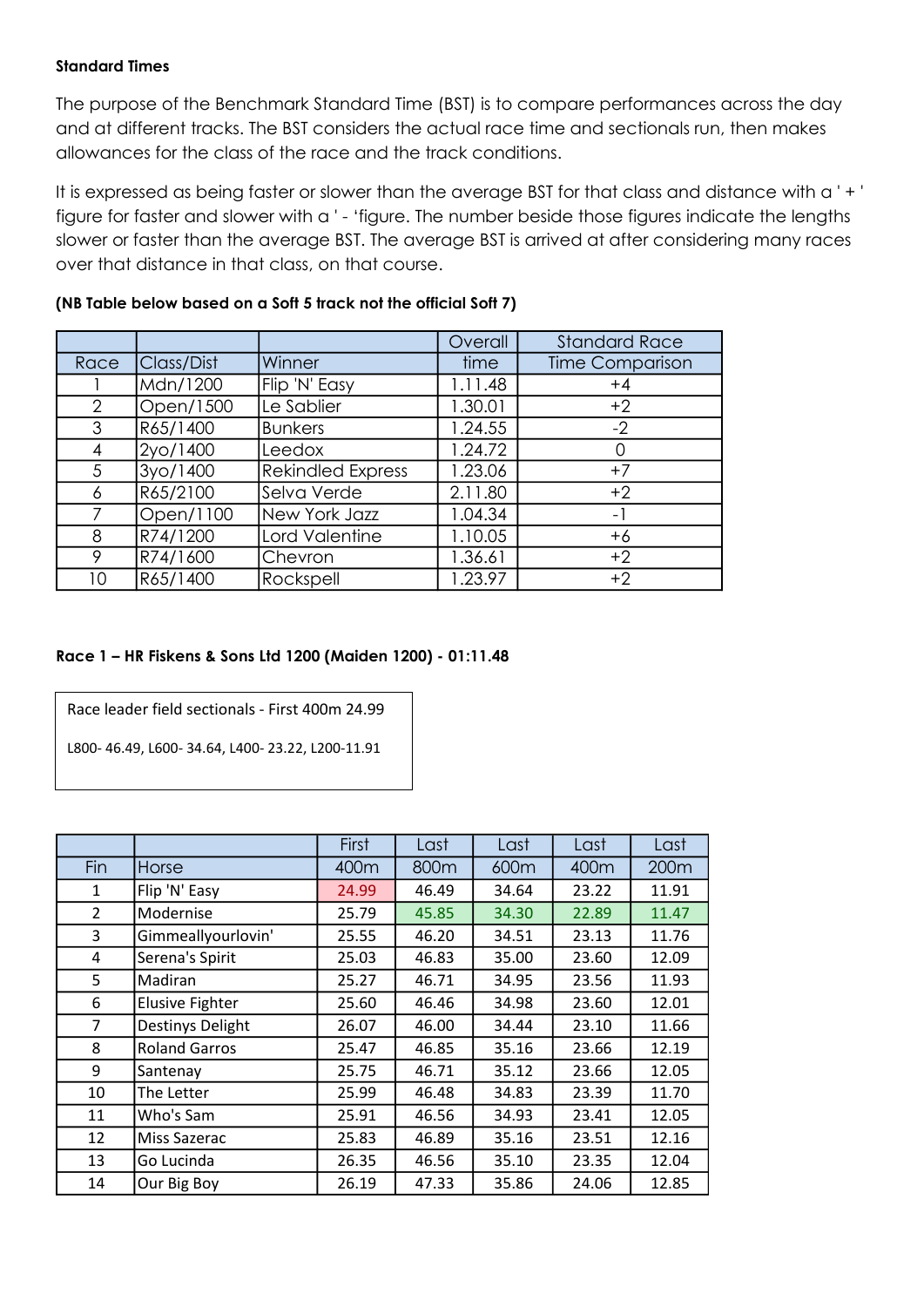# **Race 2 – Roger Gill Motors 1500 (Open 1500)- 01:30:01**

Race leader field sectionals: First 400m -25.29

L800- 47.04, L600- 35.52, L400- 24.31, L200-12.53

|                |                         | First | Last  | Last  | Last  | Last  |
|----------------|-------------------------|-------|-------|-------|-------|-------|
| Fin            | Horse                   | 400m  | 800m  | 600m  | 400m  | 200m  |
| 1              | Le Sablier              | 26.29 | 45.90 | 34.33 | 23.33 | 12.03 |
| $\overline{2}$ | Thunder                 | 26.04 | 46.34 | 34.83 | 23.59 | 12.12 |
| 3              | Quiz Kid                | 25.29 | 47.18 | 35.66 | 24.45 | 12.67 |
| 4              | Osaka                   | 26.04 | 46.40 | 34.86 | 23.71 | 12.31 |
| 5              | <b>Sweet Clementine</b> | 26.36 | 46.33 | 34.82 | 23.63 | 12.40 |
| 6              | lMasetto                | 26.13 | 46.60 | 34.97 | 23.51 | 12.11 |
| 7              | Calpurnia               | 25.79 | 47.06 | 35.46 | 24.37 | 12.67 |
| 8              | Manrico                 | 25.76 | 47.50 | 35.67 | 24.46 | 12.93 |

#### **Race 3 - JBM & ASSOCIATES 1400 (Rating 65 1400) 1.24.55**

| Race leader field sectionals: First 400m -25.21 |
|-------------------------------------------------|
|-------------------------------------------------|

L800- 46.11, L600- 34.71, L400- 23.26, L200-12.09

|                |                         | First | Last  | Last  | Last  | Last  |
|----------------|-------------------------|-------|-------|-------|-------|-------|
| Fin            | Horse                   | 400m  | 800m  | 600m  | 400m  | 200m  |
| 1              | <b>Bunkers</b>          | 25.38 | 45.97 | 34.55 | 23.26 | 12.09 |
| $\overline{2}$ | She's Apples            | 25.21 | 46.14 | 34.74 | 23.25 | 11.96 |
| 3              | Bella Dora              | 26.31 | 45.67 | 34.31 | 23.06 | 11.85 |
| 4              | Rubyshowoff             | 25.57 | 46.14 | 34.80 | 23.39 | 12.08 |
| 5              | Rabada                  | 25.75 | 46.09 | 34.69 | 23.26 | 11.98 |
| 6              | Rockwithattitude        | 25.40 | 46.61 | 35.13 | 23.64 | 12.29 |
| 7              | <b>Flat Track Bully</b> | 25.63 | 46.69 | 35.29 | 23.72 | 12.43 |
| 8              | Cannsea Clearly         | 25.29 | 47.25 | 35.73 | 24.48 | 12.89 |
| 9              | Decadence               | 25.81 | 46.85 | 35.43 | 23.84 | 12.47 |
| 10             | Raggedy Doll            | 25.75 | 47.19 | 35.71 | 24.01 | 12.69 |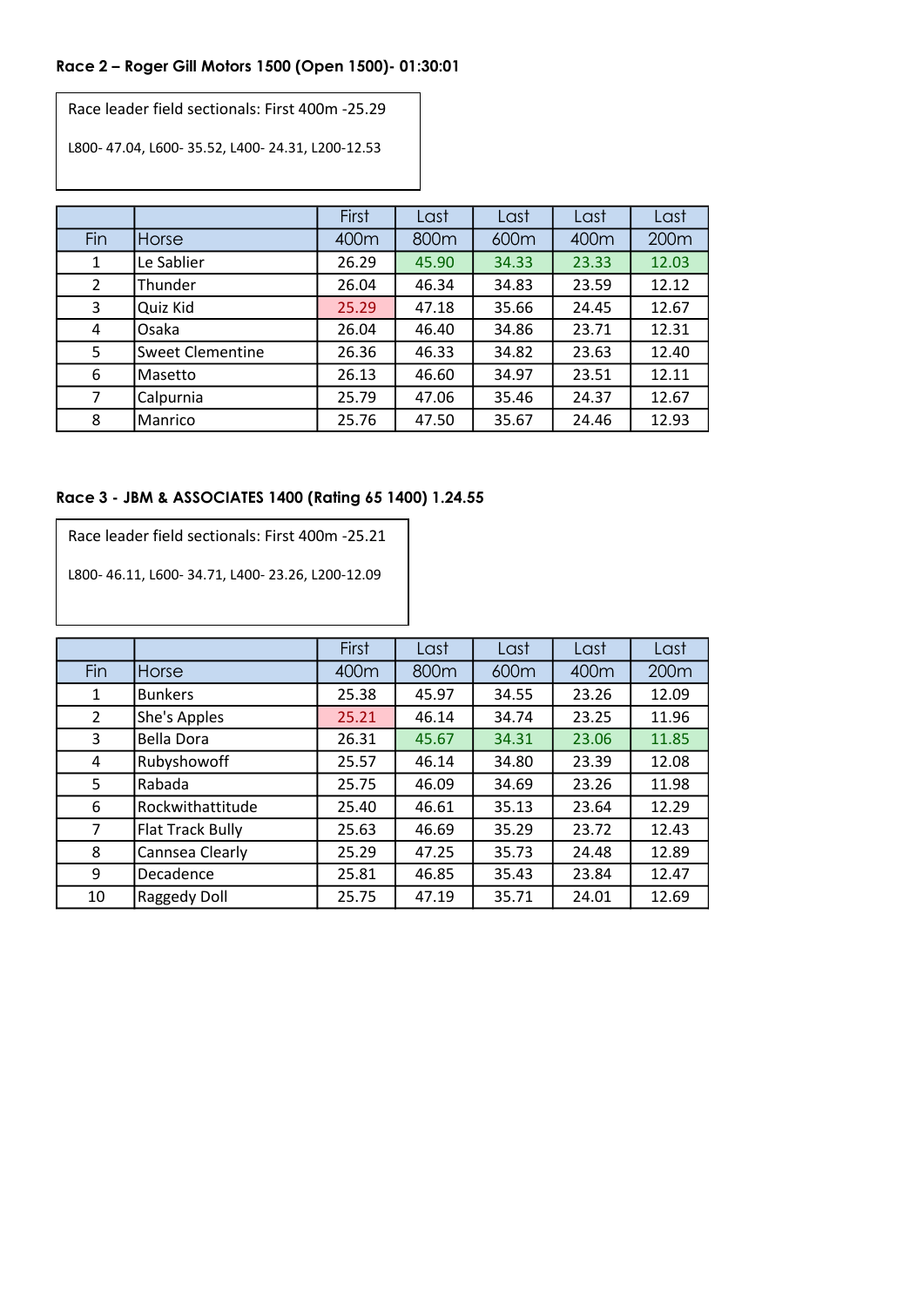#### **Race 4 - BARFOOT & THOMPSON AUCKLAND FUTURITY STAKES (Two-Year-Old 1400 – Listed) - 1.24.72**

Race leader field sectionals: First 400m 25.36

L800- 47.54, L600- 35.18, L400- 23.38, L200-11.91

|                |                  | First | Last  | Last  | Last             | Last  |
|----------------|------------------|-------|-------|-------|------------------|-------|
| Fin            | Horse            | 400m  | 800m  | 600m  | 400 <sub>m</sub> | 200m  |
| 1              | Leedox           | 25.64 | 47.26 | 34.94 | 23.11            | 11.75 |
| $\overline{2}$ | Contagious       | 25.88 | 47.08 | 34.84 | 23.20            | 11.97 |
| 3              | <b>Timeless</b>  | 25.64 | 47.88 | 35.58 | 24.00            | 12.53 |
| 4              | Shez Class       | 26.04 | 47.52 | 35.14 | 23.52            | 12.21 |
| 5              | Rare Company     | 25.93 | 47.64 | 35.29 | 23.66            | 12.06 |
| 6              | Sassyness        | 25.44 | 48.74 | 36.44 | 24.56            | 12.79 |
| 7              | Nosnevets        | 25.88 | 48.86 | 36.58 | 24.57            | 12.93 |
| 8              | Orsome Dude      | 26.48 | 48.48 | 36.46 | 24.44            | 12.57 |
| 9              | Feel The Thunder | 25.36 | 49.62 | 37.26 | 25.30            | 13.59 |

#### **Race 5 - FRANKLIN AUCTIONS 1400 (Three-Year-Old 1400) -1.23.06**

Race leader field sectionals: First 400m 25.69

L800-46.37, L600 -34.78, L400 23.39, L200-12.11

|     |                          | First | Last             | Last  | Last  | Last             |
|-----|--------------------------|-------|------------------|-------|-------|------------------|
| Fin | Horse                    | 400m  | 800 <sub>m</sub> | 600m  | 400m  | 200 <sub>m</sub> |
| 1   | <b>Rekindled Express</b> | 25.73 | 46.11            | 34.59 | 23.39 | 12.11            |
| 2   | Reverberations           | 25.77 | 46.23            | 34.64 | 23.41 | 12.07            |
| 3   | <b>Smart Rocks</b>       | 25.76 | 46.29            | 34.71 | 23.37 | 12.13            |
| 4   | Lingjun Xiongfeng        | 26.05 | 46.36            | 34.81 | 23.50 | 12.18            |
| 5   | Seresin                  | 26.65 | 46.08            | 34.41 | 23.26 | 12.03            |
| 6   | Call Me Flint            | 26.41 | 46.32            | 34.55 | 23.34 | 12.16            |
| 7   | <b>Bugatti</b>           | 26.31 | 46.56            | 35.05 | 23.80 | 12.54            |
| 8   | Rosberg                  | 26.05 | 47.00            | 35.37 | 23.98 | 12.46            |
| 9   | Love Affirmations        | 26.01 | 47.42            | 35.75 | 24.30 | 12.92            |
| 10  | Magawa                   | 25.69 | 47.97            | 36.36 | 24.94 | 13.19            |
| 11  | Eve's Song               | 26.49 | 47.39            | 35.78 | 24.34 | 12.93            |
| 12  | <b>Miss Capricorn</b>    | 26.21 | 47.84            | 36.17 | 24.54 | 13.04            |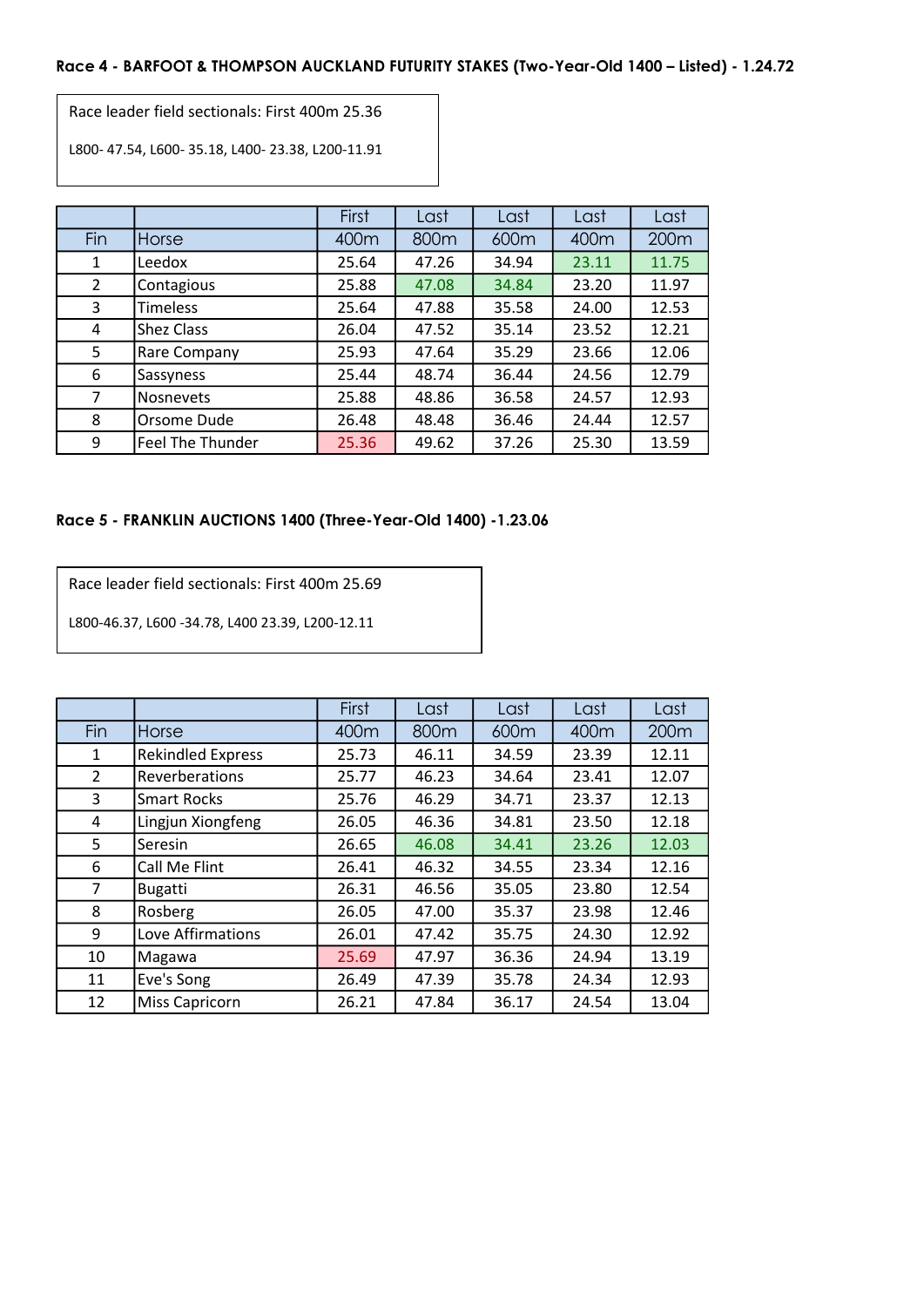# **Race 6 - MOUNT SHOP 2100 (Rating 65 2100) – 2.11.80**

Race leader field sectionals: First 400m 26.69

L800- 48.75, L600- 36.91, L400- 25.19, L200-12.77

|     |                        | First | Last  | Last  | Last  | Last  |
|-----|------------------------|-------|-------|-------|-------|-------|
| Fin | <b>Horse</b>           | 400m  | 800m  | 600m  | 400m  | 200m  |
| 1   | Selva Verde            | 26.69 | 48.75 | 36.91 | 25.19 | 12.77 |
| 2   | Khan Hunter            | 27.44 | 47.78 | 36.06 | 24.52 | 12.32 |
| 3   | Charmingaffair         | 27.05 | 48.09 | 36.37 | 24.85 | 12.66 |
| 4   | Happy Remark           | 27.11 | 47.70 | 36.14 | 24.53 | 12.20 |
| 5   | Cleese                 | 26.97 | 48.20 | 36.56 | 24.90 | 12.29 |
| 6   | <b>Burgundy Dancer</b> | 26.77 | 49.02 | 37.31 | 25.80 | 13.22 |
| 7   | Nothinsweetaboutme     | 27.53 | 48.25 | 36.58 | 24.85 | 12.73 |
| 8   | El Bandolero           | 27.49 | 48.68 | 37.14 | 25.41 | 12.95 |
| 9   | Renegade Fighter       | 27.69 | 48.80 | 37.18 | 25.48 | 13.06 |
| 10  | Leica Warrior          | 27.01 | 50.07 | 38.13 | 26.43 | 13.11 |
| 11  | Jabella                | 27.44 | 49.78 | 37.89 | 26.02 | 13.30 |
| 12  | Oneoutofthebox         | 26.89 | 50.79 | 38.85 | 27.07 | 13.81 |
| 13  | Solid Contact          | 27.69 | 50.98 | 38.83 | 25.82 | 13.20 |

# **Race 7 - HAUNUI FARM 1100 (Open 1100) -1.04.30**

Race leader field sectionals: First 400m 25.16

L800- 44.76, L600- 33.96, L400- 22.55, L200-11.69

|     |                        | First | Last  | Last  | Last  | Last  |
|-----|------------------------|-------|-------|-------|-------|-------|
| Fin | Horse                  | 400m  | 800m  | 600m  | 400m  | 200m  |
| 1   | New York Jazz          | 26.12 | 43.80 | 33.12 | 21.87 | 11.33 |
| 2   | <b>Star Treasure</b>   | 25.60 | 44.40 | 33.68 | 22.23 | 11.39 |
| 3   | Tightlign              | 25.44 | 44.67 | 34.11 | 22.58 | 11.58 |
| 4   | Shoshone               | 25.52 | 44.60 | 33.84 | 22.73 | 11.89 |
| 5   | <b>Diamond Pegasus</b> | 25.16 | 44.97 | 34.17 | 22.76 | 11.62 |
| 6   | Palm Springs           | 25.80 | 44.47 | 33.71 | 22.54 | 11.68 |
| 7   | Mega Bourbon           | 25.66 | 44.70 | 33.90 | 22.69 | 11.65 |
| 8   | Odinpower              | 25.86 | 44.89 | 34.13 | 22.80 | 11.52 |
| 9   | Crystallize            | 25.40 | 45.35 | 34.59 | 23.24 | 12.04 |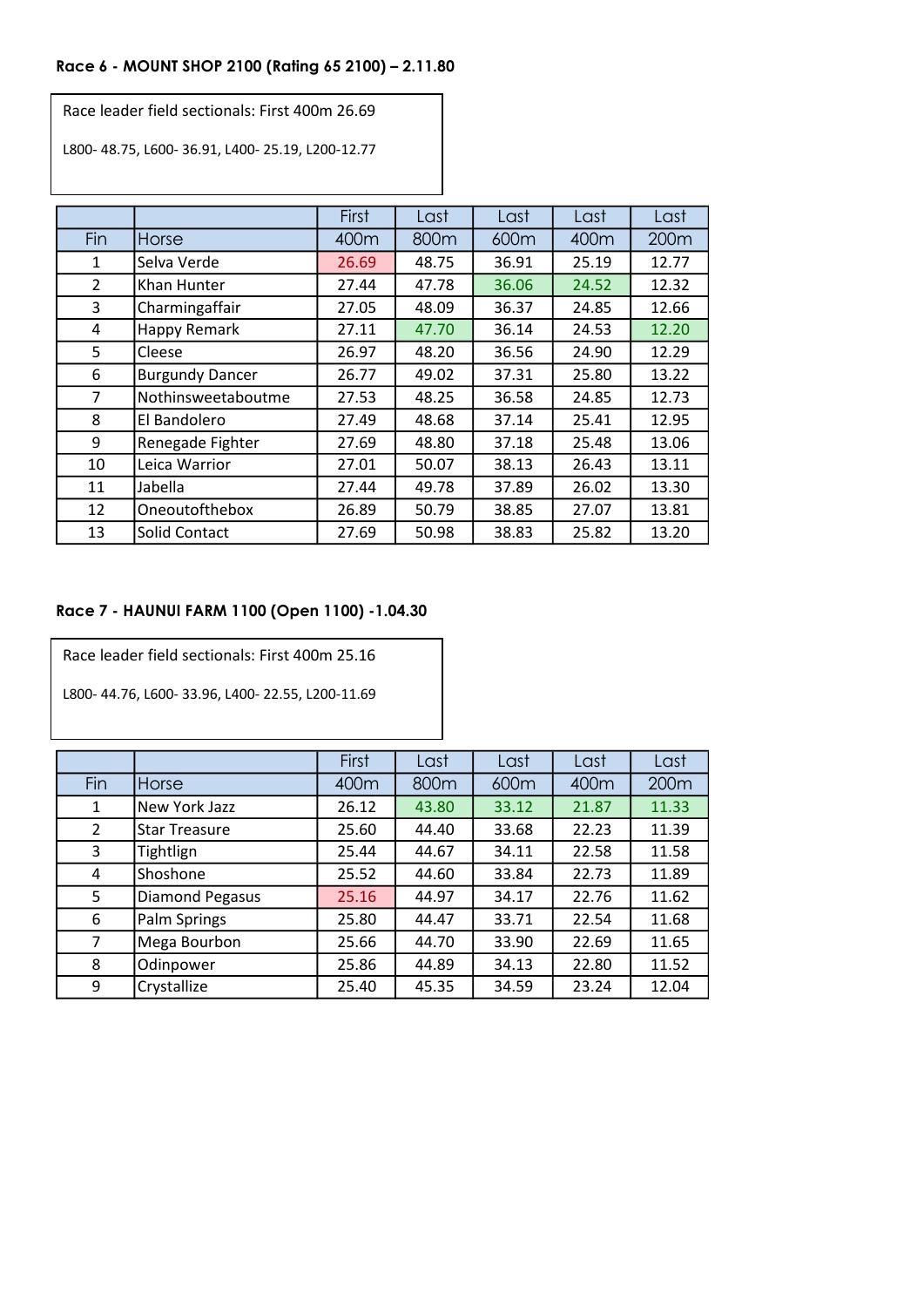# **Race 8 - BARFOOT & THOMPSON 1200 (Rating 74 1200) 1.10.05**

Race leader field sectionals: First 400m 24.53

L800- 45.52, L600- 34.53, L400- 23.37, L200-11.89

|                |                | First | Last  | Last  | Last  | Last  |
|----------------|----------------|-------|-------|-------|-------|-------|
| Fin            | Horse          | 400m  | 800m  | 600m  | 400m  | 200m  |
| 1              | Lord Valentine | 25.29 | 44.76 | 33.83 | 23.01 | 11.70 |
| $\overline{2}$ | Alchemia       | 25.13 | 44.99 | 33.82 | 22.92 | 11.81 |
| 3              | Oneroa         | 24.73 | 45.42 | 34.34 | 23.47 | 11.99 |
| 4              | Ever So Easy   | 24.97 | 45.53 | 34.62 | 23.54 | 12.06 |
| 5              | Joey's Gift    | 25.31 | 45.22 | 34.21 | 23.29 | 12.17 |
| 6              | Caminata       | 25.31 | 45.26 | 34.25 | 23.31 | 11.87 |
| $\overline{7}$ | Up 'n' Gone    | 25.58 | 45.52 | 34.53 | 23.77 | 12.40 |
| 8              | Orange Pearl   | 24.98 | 46.50 | 35.46 | 24.18 | 12.47 |
| 9              | Happy Ego      | 24.53 | 47.03 | 36.04 | 24.82 | 13.11 |
| 10             | El Noir        | 25.25 | 46.40 | 35.39 | 24.29 | 12.87 |
| 11             | La Romanee     | 24.97 | 47.49 | 36.40 | 25.13 | 13.46 |
| 12             | Kamakaze       | 25.03 | 47.44 | 36.35 | 24.99 | 13.46 |
| 13             | El Tirador     | 24.53 | 48.17 | 37.18 | 25.62 | 13.04 |

# **Race 9 FRANKLIN LONG ROOFING LTD 1600 (Rating 74 1600) 1.36.61**

Race leader field sectionals: First 400m 24.26

L800- 46.73, L600- 34.91, L400- 23.33, L200-11.84

|                |                      | First | Last  | Last  | Last  | Last  |
|----------------|----------------------|-------|-------|-------|-------|-------|
| Fin            | Horse                | 400m  | 800m  | 600m  | 400m  | 200m  |
| 1              | Chevron              | 24.36 | 46.64 | 34.87 | 23.33 | 11.84 |
| 2              | Packing Joy          | 24.56 | 46.75 | 34.88 | 23.42 | 12.09 |
| 3              | Castle Bay           | 25.40 | 46.27 | 34.86 | 23.54 | 12.17 |
| 4              | Ziegfeld             | 24.48 | 47.20 | 35.45 | 23.90 | 12.26 |
| 5              | Seajetz              | 24.54 | 47.52 | 35.70 | 24.18 | 12.55 |
| 6              | Hot Pinx             | 24.75 | 47.39 | 35.41 | 24.05 | 12.36 |
| $\overline{7}$ | <b>Hugh Glass</b>    | 25.16 | 47.11 | 35.47 | 24.05 | 12.54 |
| 8              | Ata Rangi            | 25.11 | 47.07 | 35.40 | 23.64 | 12.05 |
| 9              | <b>Rising Road</b>   | 25.01 | 47.28 | 35.48 | 23.80 | 12.38 |
| 10             | <b>Rising Ransom</b> | 24.76 | 47.49 | 35.76 | 23.83 | 12.31 |
| 11             | Corinne              | 25.24 | 47.52 | 35.79 | 23.82 | 12.28 |
| 12             | <b>Teen Titan</b>    | 25.40 | 46.92 | 35.35 | 23.57 | 11.98 |
| 13             | Gagliardi            | 23.96 | 49.23 | 37.34 | 25.53 | 13.75 |
| 14             | Queen Of Soul        | 25.01 | 48.31 | 36.59 | 24.85 | 12.86 |